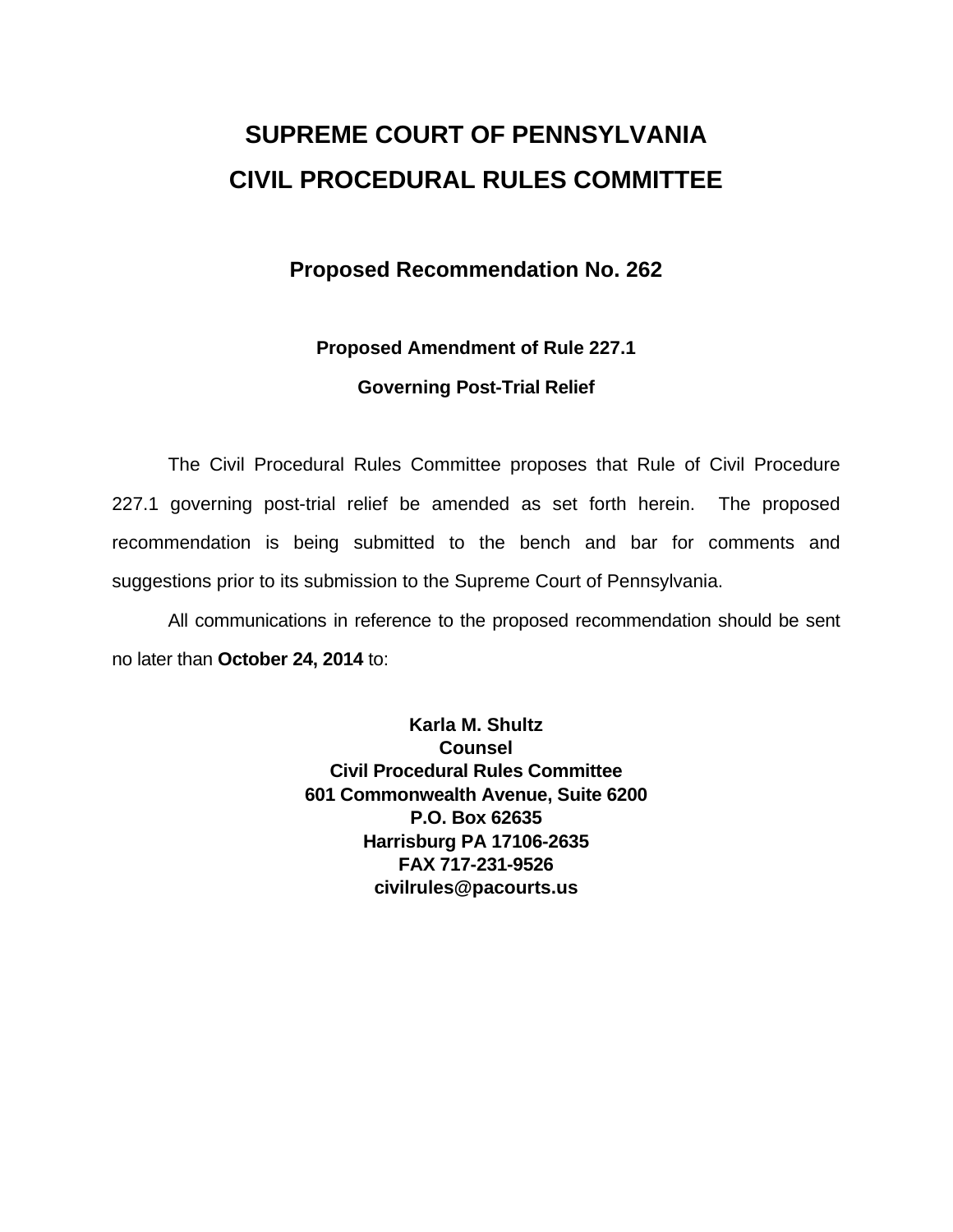### **Rule 227.1. Post-Trial Relief**

(a) After trial and upon the written Motion for Post-Trial Relief filed by any party, the court may

- (1) order a new trial as to all or any of the issues; or
- (2) direct the entry of judgment in favor of any party; or
- (3) remove a nonsuit; or
- (4) affirm, modify or change the decision; or
- (5) enter any other appropriate order.

Note: The motion for post-trial relief replaces the following motions and exceptions: motion for new trial, motion for judgment notwithstanding the verdict, motion upon the whole record after disagreement of a jury, motion in arrest of judgment, motion to remove a nonsuit and exceptions following the decision of the judge in a trial without jury.

The following rules provide for the filing of exceptions, e.g., Equity Rule 1530 (exceptions to an auditor's report), Equity Rule 1534 (exceptions to a fiduciary's account), Partition Rule 1569 (exceptions to a master's report) and Divorce Rule 1920.55-2 (exceptions to a master's report), Support Rule 1910.12(e) (exceptions to a hearing officer's report) and Execution Rule 3136(d) (exceptions to sheriff's schedule of proposed distribution).

(b) Except as otherwise provided by Pa.R.E. 103(a), post-trial relief may not

be granted unless the grounds therefor,

(1) if then available, were raised in pretrial proceedings or by motion,

objection, point for charge, request for findings of fact or conclusions of law, offer

of proof or other appropriate method at trial; and

Note: If no objection is made, error which could have been corrected in pre-trial proceedings or during trial by timely objection may not constitute a ground for post-trial relief.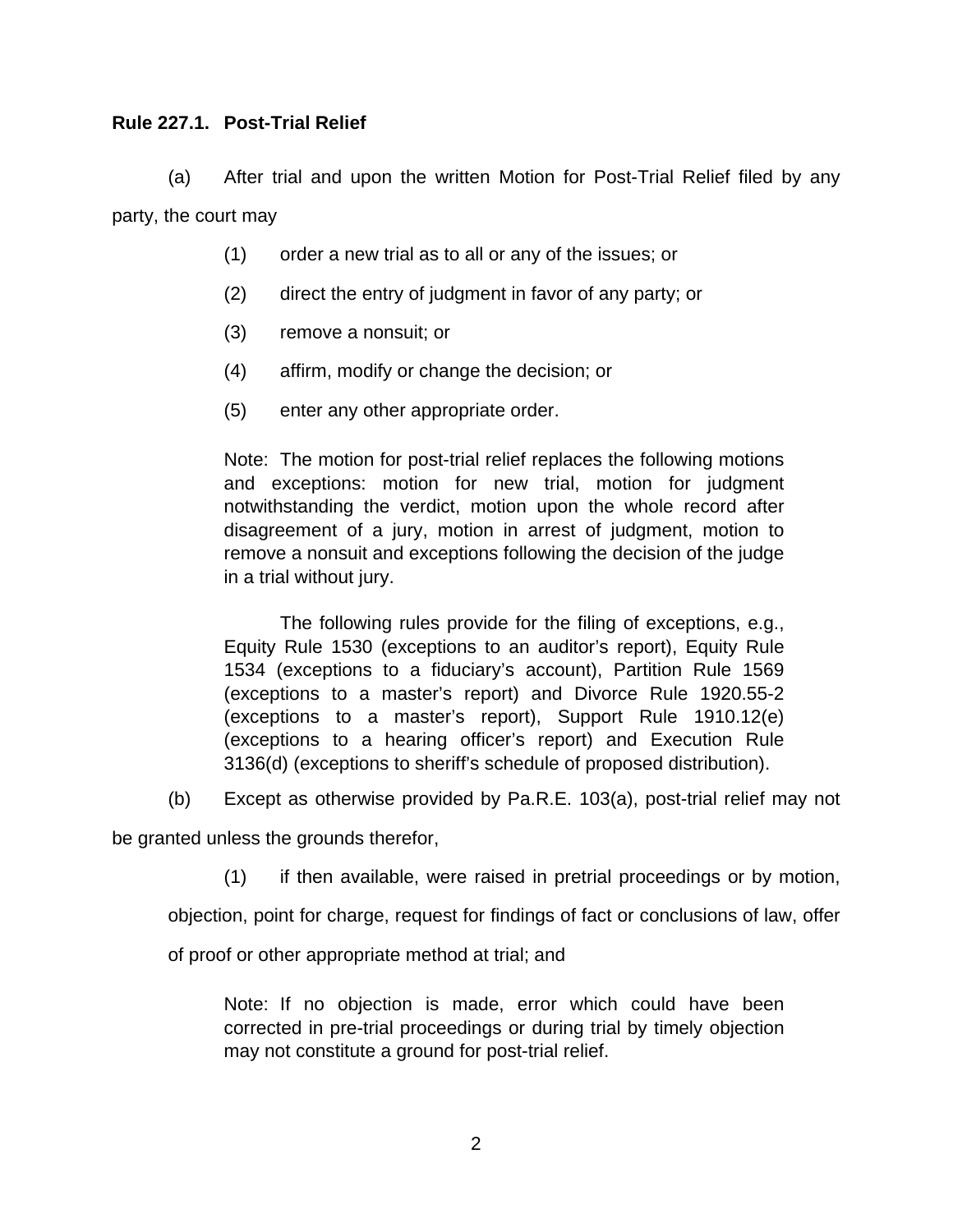Pa.R.E. 103(a) provides that the specific ground for an overruled objection, or the substance of excluded evidence, need not be stated at or prior to trial, or without having made an offer of proof, if the ground of the objection, or the substance of the evidence sought to be introduced, was apparent from the context.

(2) are specified in the motion. The motion shall state how the grounds were asserted in pretrial proceedings or at trial. Grounds not specified are deemed waived unless leave is granted upon cause shown to specify additional grounds.

(c) Post-trial motions shall be filed within ten days after

(1) verdict, discharge of the jury because of inability to agree, or nonsuit in the case of a jury trial; or

(2) notice of nonsuit or the filing of the decision in the case of a trial without jury.

If a party has filed a timely post-trial motion, any other party may file a post-trial motion within ten days after the filing of the first post-trial motion.

> Note: A motion for post-trial relief may be filed following a trial by jury or a trial by a judge without a jury pursuant to Rule 1038. A motion for post-trial relief may not be filed to orders disposing of preliminary objections, motions for judgment on the pleadings or for summary judgment, motions relating to discovery or other proceedings which do not constitute a trial. *See U. S. National Bank in Johnstown v. Johnson*, **[506 Pa. 622,]** 487 A.2d 809 (**Pa.** 1985).

> A motion for post-trial relief may not be filed to matters governed exclusively by the rules of petition practice.

> The filing of a motion for post-trial relief is prohibited by the following rules: Rule 1557 (order directing partition), Rules 1910.11(k) and 1910.12(g) (orders of support), Rule 1915.10(b) (order of custody, partial custody or visitation), and Rule 1920.55(c) (final decree of divorce based upon a master's report).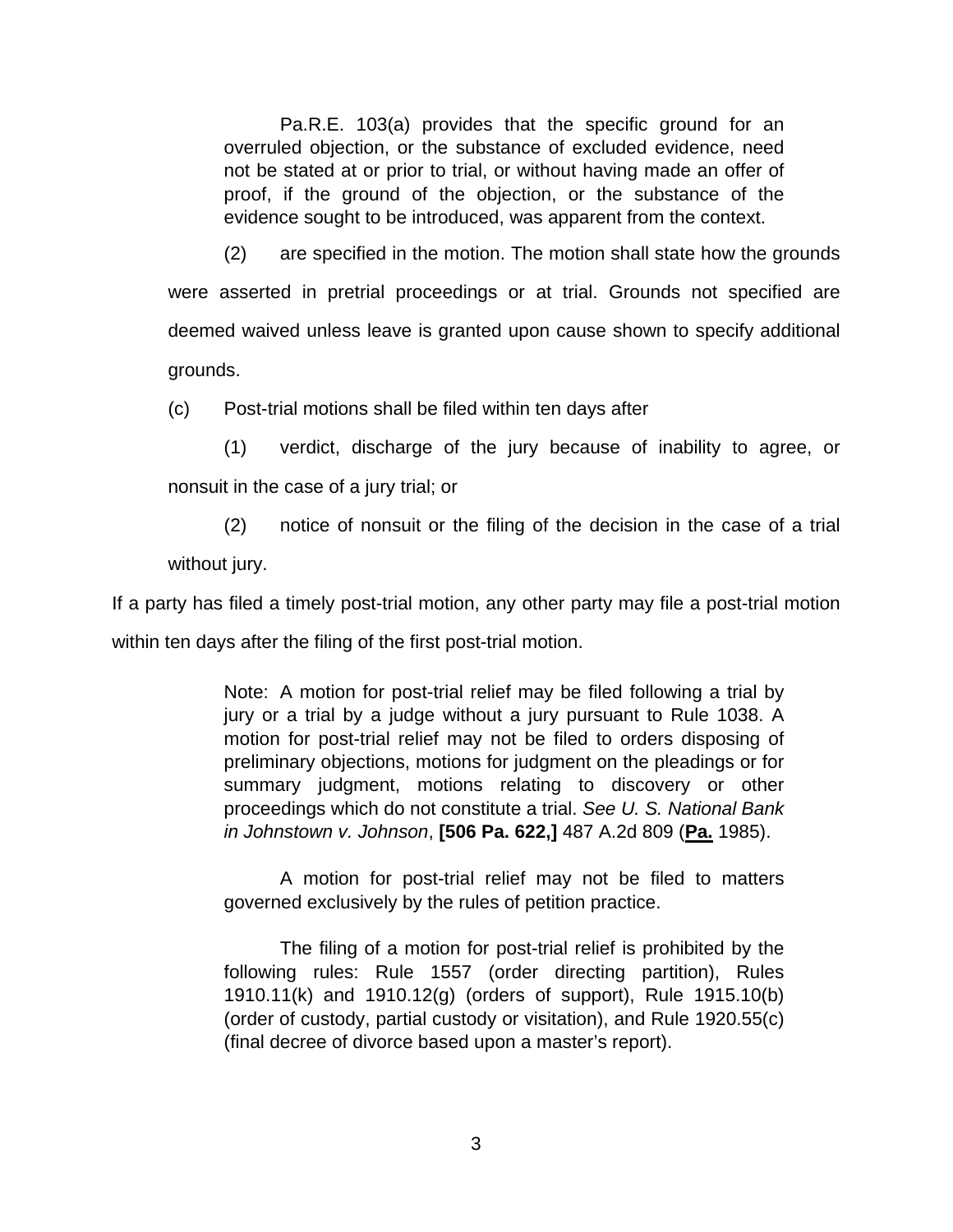(d) A motion for post-trial relief shall specify the relief requested and may request relief in the alternative. Separate reasons shall be set forth for each type of relief sought.

(e) If a new trial and the entry of judgment are sought in the alternative, the court shall dispose of both requests. If the court directs the entry of judgment, it shall also rule on the request for a new trial by determining whether it should be granted if the judgment is thereafter vacated or reversed, and shall specify the grounds for granting or denying the request for a new trial.

(f) The party filing a post-trial motion shall serve a copy promptly upon every other party to the action and deliver a copy to the trial judge.

(g) A motion for post-trial relief may not be filed in an appeal from the final adjudication or determination of a local agency or a Commonwealth agency as to which jurisdiction is vested in the courts of common pleas.

Note: See 2 Pa.C.S. § 101 for the definition of ''local agency.''

See section 933(a)(1) of the Judicial Code, 42 Pa.C.S. § 933(a)(1), which provides for jurisdiction of appeals from determinations of particular Commonwealth agencies to be in the courts of common pleas.

(h) A motion for post-trial relief shall be filed following a trial upon an appeal

from the decision of viewers pursuant to the Eminent Domain Code.

Note: Subdivision (h) eliminates any distinction with respect to the filing of a motion for post-trial relief between jury and non-jury trials following an appeal from the decision of viewers in eminent domain proceedings.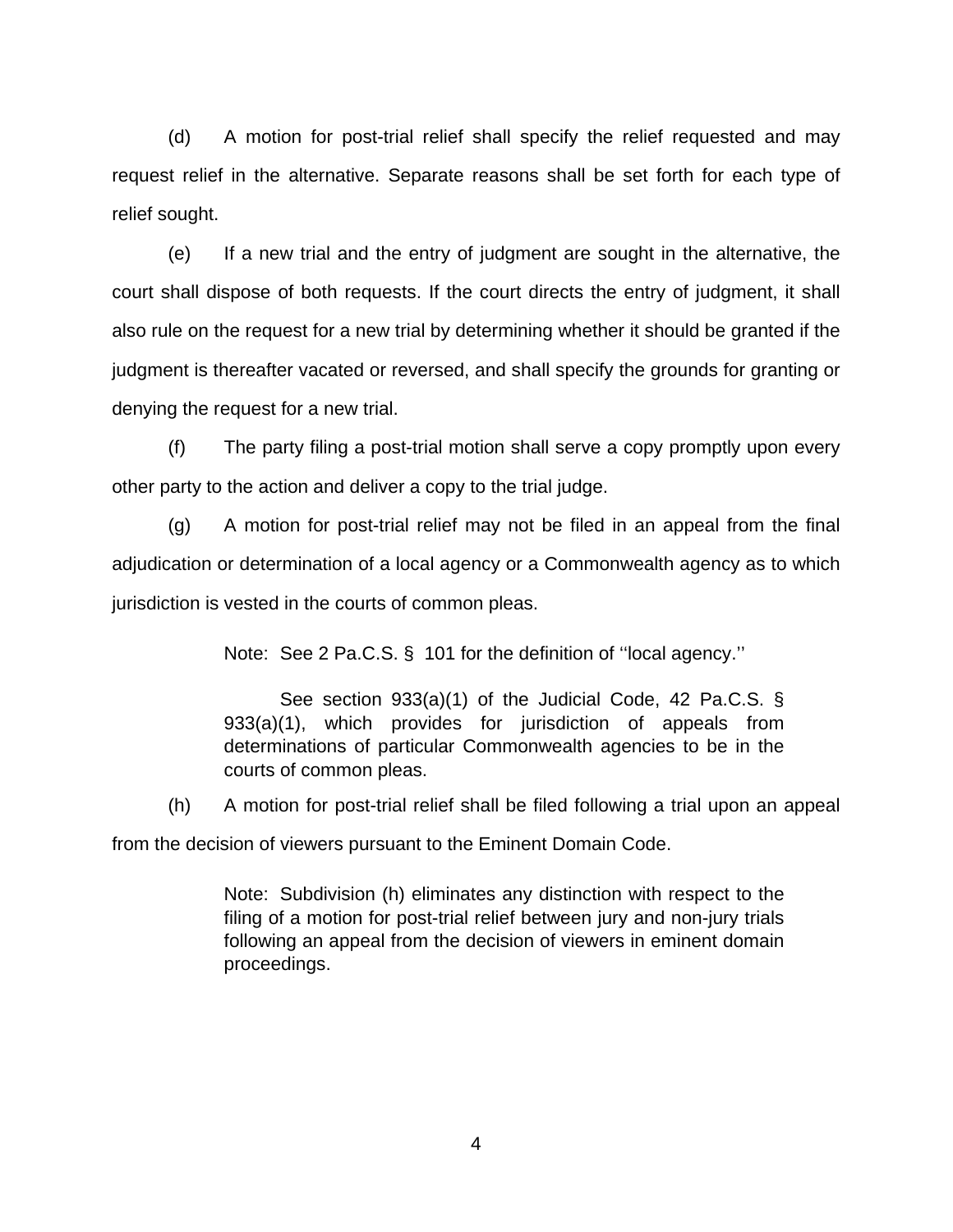**(i) When an appellate court has remanded a case for further proceedings, a motion for post-trial relief relating to subsequent rulings in the trial court shall not be required unless**

**(1) the appellate court has specified that the remand is for a complete or partial new trial, or**

**(2) the trial court indicates in its order resolving the remand issues that a motion for post-trial relief is required pursuant to this rule.**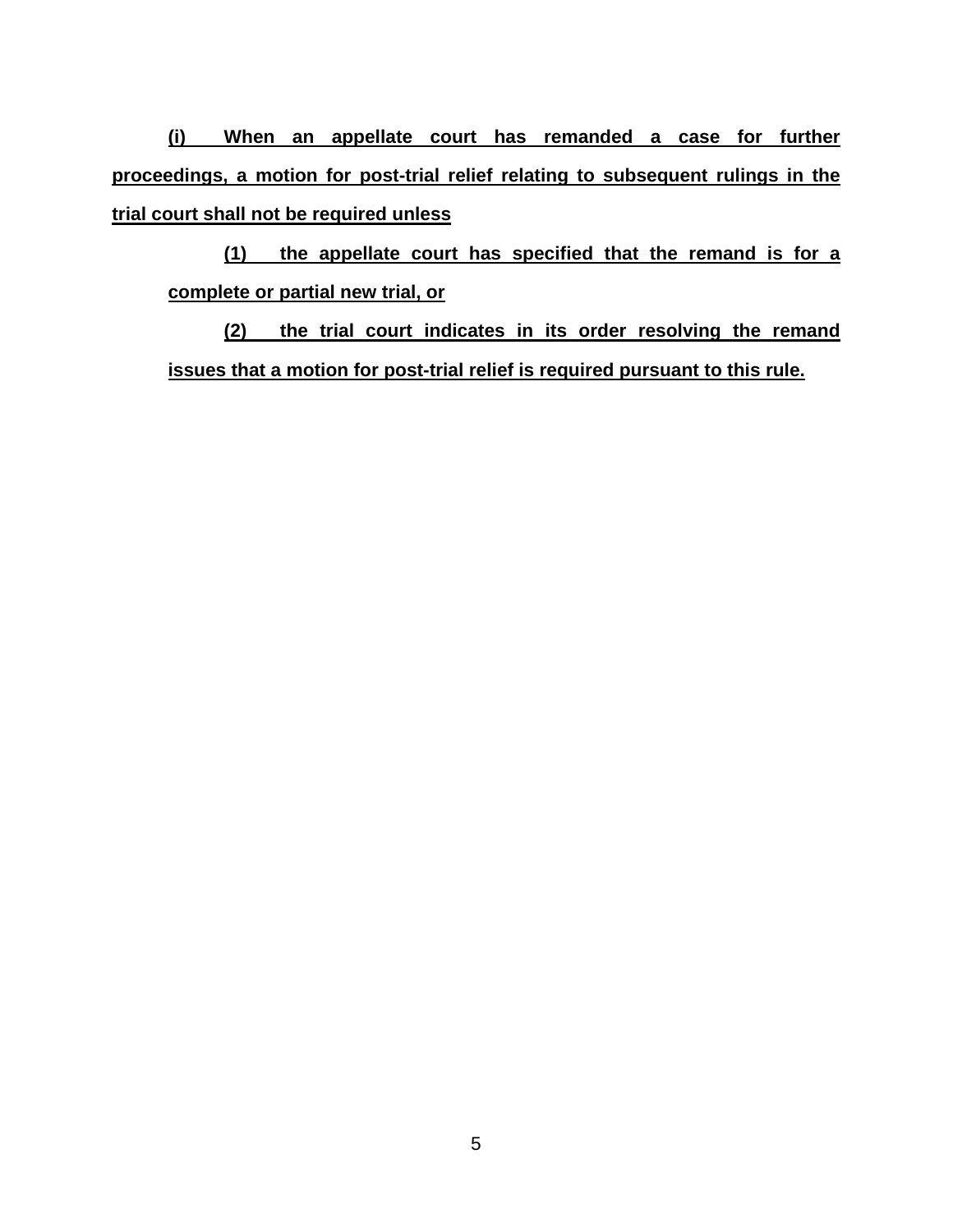#### **Explanatory Comment**

In *Newman Development Group of Pottstown, LLC v. Genuardi's Family Markets, Inc. and Safeway, Inc.*, 52 A.3d 1233 (Pa. 2012), the Supreme Court of Pennsylvania examined the provisions of Rule 227.1 to determine whether a party must file a motion for post-trial relief following the resolution by the trial court of matters remanded by an appellate court. While it concluded in that case that a motion for post-trial relief was not required because the remand proceeding, which relied on an existing record, was not a trial, even though the trial court drew a different conclusion from that record to comport with the appellate court's directive, the Court held that Rule 227.1 is silent as to any procedure for post-trial relief when a matter has been remanded for further consideration by the trial court. *Id.* at 1251.

To close this gap, the Civil Procedural Rules Committee is proposing the amendment of Rule 227.1, which would add new subdivision (i). Specifically addressing the remand context, the proposed amendment would not require the filing of a motion for post-trial relief following the resolution of matters remanded by an appellate court except under the following circumstances: (1) the appellate court has specified that the remand is for a complete or partial new trial, or (2) the trial court states in its order resolving the issue remanded that a motion for post-trial relief is required in order to preserve those issues for appellate review.

The proposed amendment is intended to give the practitioner certainty as to when a motion for post-trial relief is required in the remand context, and thus, to prevent waiver of those issues upon further appellate review. It is also intended to facilitate the underlying purpose of the rule, which is to allow the trial court to reconsider its determination and to make any corrections before it is appealed without inundating it with unnecessary motions.

6